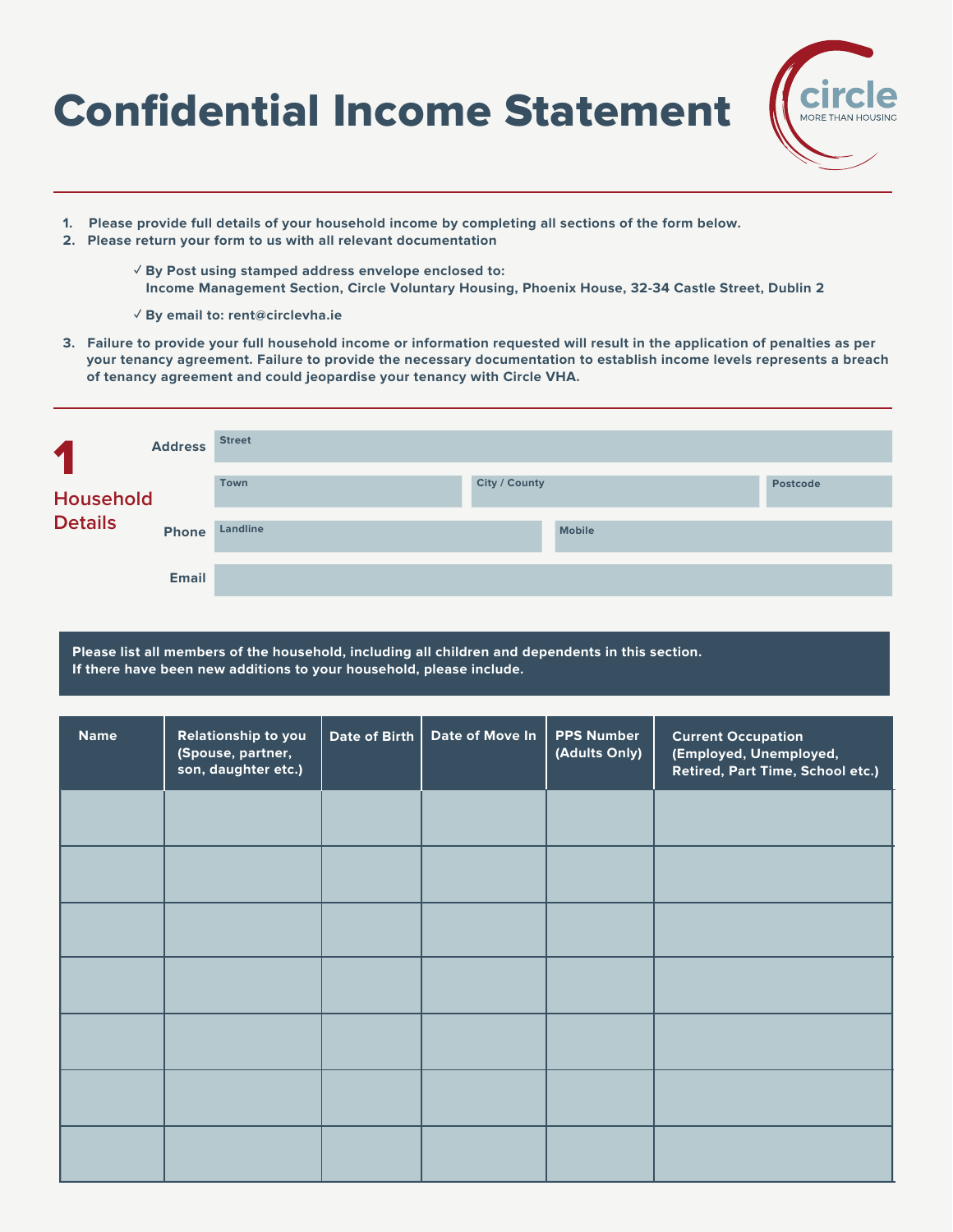## 2 **Emergency**

**Contact Details**

**Information provided is strictly confidential, contact details will only be used in the event of an emergency.**

| <b>Name</b> | <b>Relationship to you</b><br>(Spouse, partner,<br>son, daughter etc.) | <b>Address</b> | <b>Contact Number</b> |
|-------------|------------------------------------------------------------------------|----------------|-----------------------|
|             |                                                                        |                |                       |
|             |                                                                        |                |                       |

## 3

If any of your dependents are aged 18 or over and are in full time education, please provide a letter  **from the School or College confirming their attendance.** 

#### **Income Details**

**✓ Details of all dependents over the age of 18 years not in full time education must be included below.**

#### **3a. Income from Employment/Pension**

| <b>Name</b> | <b>Type of Employment/Pension</b><br>(self-employed, full time, part time, CE Scheme) | <b>Date That Income</b><br><b>Change Applied</b> | <b>Weekly Income Amount</b> |
|-------------|---------------------------------------------------------------------------------------|--------------------------------------------------|-----------------------------|
|             |                                                                                       |                                                  |                             |
|             |                                                                                       |                                                  |                             |
|             |                                                                                       |                                                  |                             |

**Employment: Please attach a copy of each of the following** 

 **✓ Employment Detail Summary (Formerly P60) – Available through your Revenue MyAccount service or 3 current pay slips**

 **✓ Details of Final Pay and Deductions (Formerly P45) if no longer in employment – Available through your Revenue MyAccount service**

**Self-Employment: Please attach a copy of the following ✓ Most recent tax returns or set of accounts** 

**CE Scheme Employment: Please attach** 

 **✓ A letter confirming pay and attendance at CE Scheme** 

**Pension: Private, Occupational & Foreign Pensions – please attach the following ✓ An up to date statement from your pension provider to confirm the total amount received** 

**(if you are in receipt of an Irish State Pension, please refer to Social Welfare Form to be completed by the Department of Social Protection)**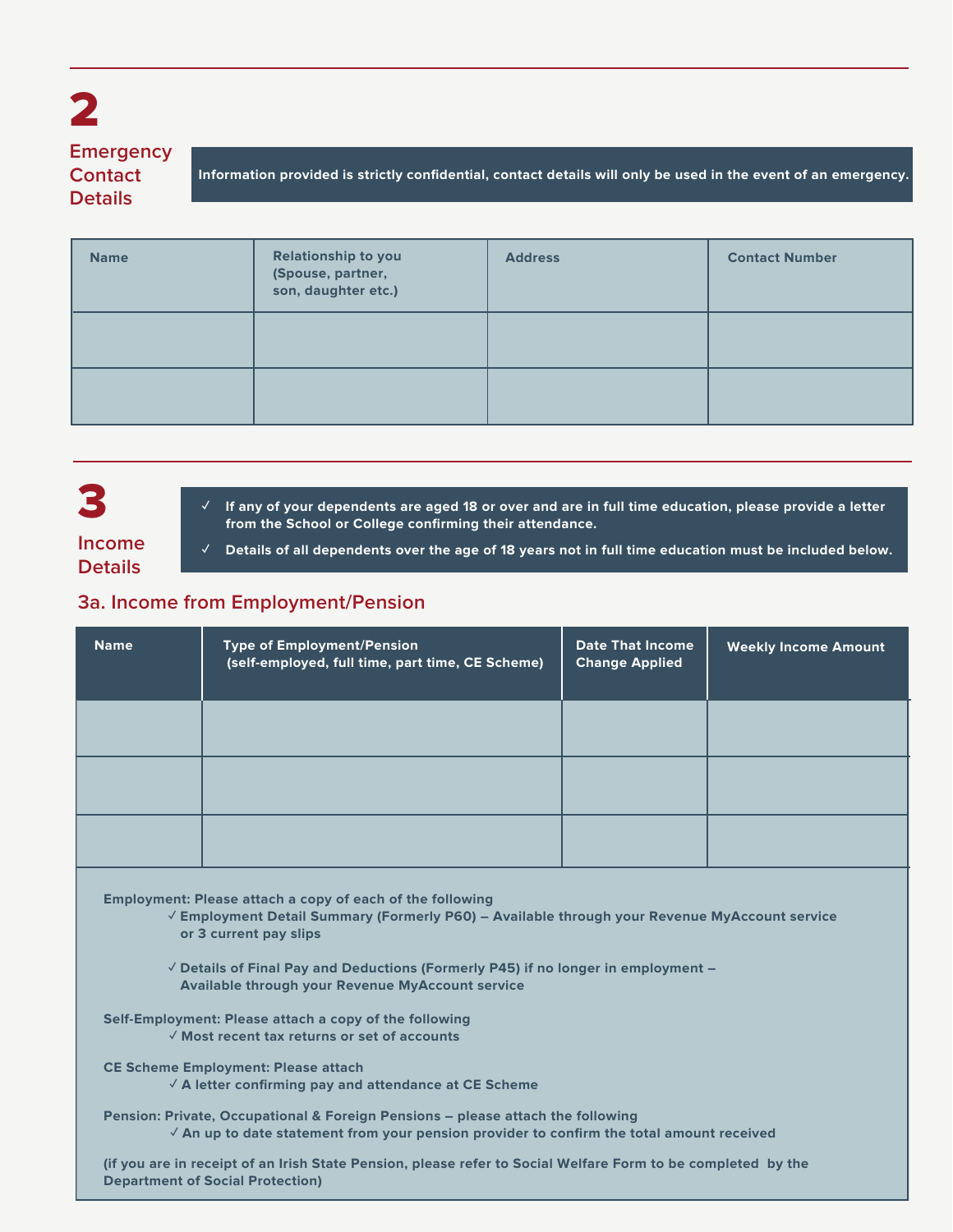#### **3b. Income from Other Sources**

| <b>Name</b> | <b>Type of Income</b><br>(child maintenance, jobseekers,<br>carers allowance, disability allowance etc.) | <b>Date That Income</b><br><b>Change Applied</b> | <b>Weekly Income Amount</b> |
|-------------|----------------------------------------------------------------------------------------------------------|--------------------------------------------------|-----------------------------|
|             |                                                                                                          |                                                  |                             |
|             |                                                                                                          |                                                  |                             |
|             |                                                                                                          |                                                  |                             |
|             |                                                                                                          |                                                  |                             |

**If you are in receipt of a welfare payment the attached Social Welfare Form must be completed by The Department of Social Protection and 3 current social welfare slips.**

#### **3c. Interest on Savings or Dividends**

**Please provide relevant documentation if you or a member of your household has earned interest on savings, dividends on shares or received any other income with a value greater than €100 in the previous calendar year.**



**Please read the statements below carefully and sign in the relevant box.**

**I /We authorise and give authorisation for Circle Voluntary Housing Association to seek and receive any information which Circle Voluntary Housing Association may require from I /we employer or The Department of Social Protection or from any source in relation to income.**

 **I/We are aware that it is a condition of I /we tenancy agreement that the inclusion of false information or omission of any income details is a breach of I /we tenancy agreement and may jeopardise I /we tenancy with Circle Voluntary Housing Association.**

| <b>Tenant 1</b> |                                                                                                                                                                     | <b>Date</b> |  |
|-----------------|---------------------------------------------------------------------------------------------------------------------------------------------------------------------|-------------|--|
| Tenant 2        |                                                                                                                                                                     | <b>Date</b> |  |
|                 | <b>How to Send Your Information to Us:</b>                                                                                                                          |             |  |
|                 | $\sqrt{2}$ By Post using stamped address envelope enclosed to:<br>Income Management Section, Circle Voluntary Housing, Phoenix House, 32-34 Castle Street, Dublin 2 |             |  |
|                 | $\sqrt{B}$ By email to: rent@circlevha.ie                                                                                                                           |             |  |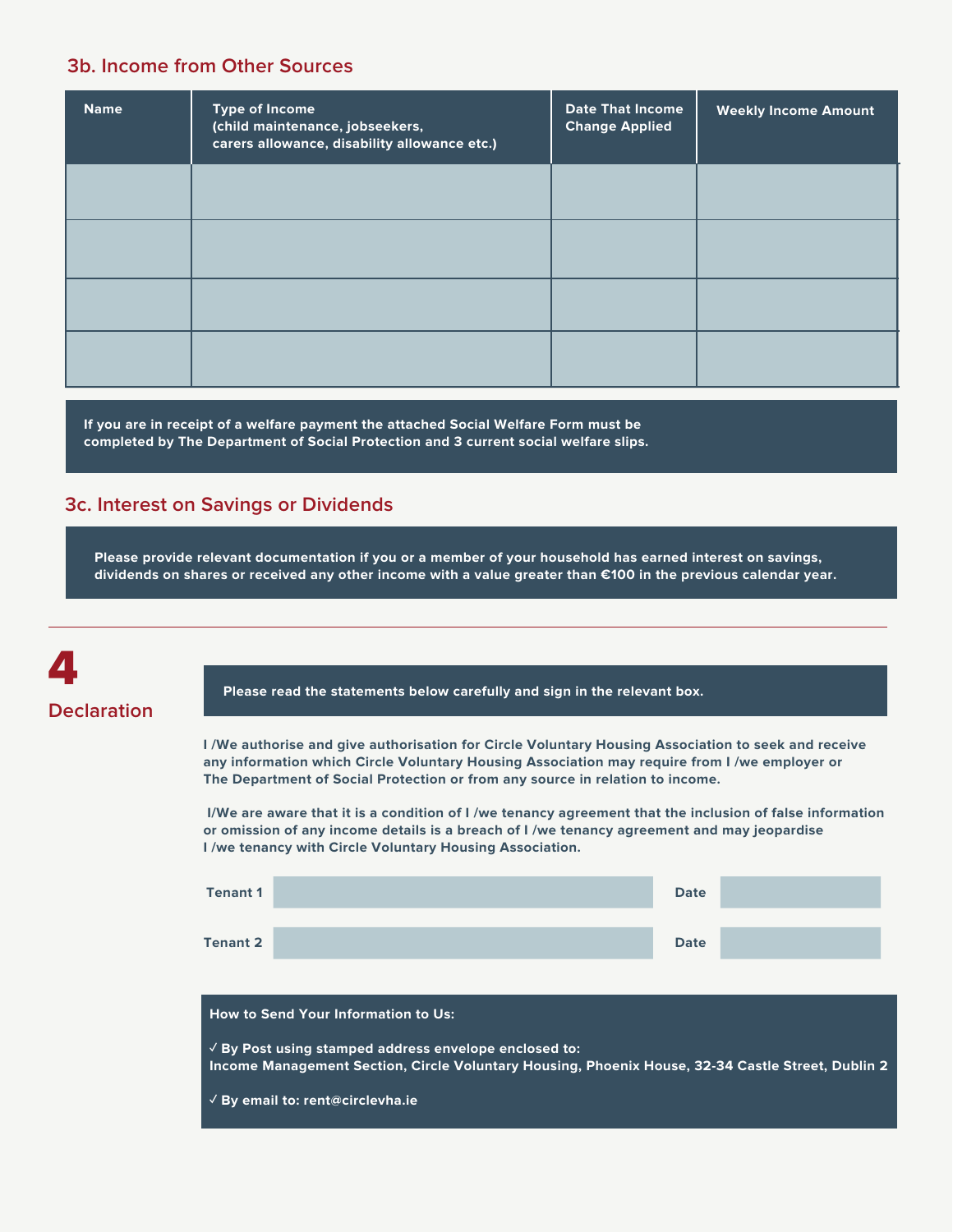## **CHECKLIST FOR CIS COMPLETION – Have you enclosed the following?**

| <b>Section 1</b>  | Listed all members of your household including all children,<br>dependents and new additions                                                                                                                                                                     |  |
|-------------------|------------------------------------------------------------------------------------------------------------------------------------------------------------------------------------------------------------------------------------------------------------------|--|
| <b>Section 1</b>  | Birth Certificate for any new addition/s to your family                                                                                                                                                                                                          |  |
| <b>Section 2</b>  | Please provide Emergency contact person's details. These details<br>are strictly confidential and will only be used in an emergency                                                                                                                              |  |
| <b>Section 3a</b> | Employment Detail Summary (Formerly P60) - Available through your<br><b>Revenue MyAccount service or 3 current pay slips</b>                                                                                                                                     |  |
| <b>Section 3a</b> | Details of Final Pay and Deductions (Formerly P45) if no longer in<br>employment - Available through your Revenue MyAccount service                                                                                                                              |  |
| <b>Section 3a</b> | Most recent tax returns or set of accounts from (as prepared by your<br>accountant if you or any member of your household is self-employed                                                                                                                       |  |
| <b>Section 3a</b> | A letter confirming pay and attendance at CE Scheme if you or any<br>member of your household was employed in a CE Scheme for part or<br>all of previous calendar year                                                                                           |  |
| <b>Section 3a</b> | An up to date statement from your pension provider to confirm the<br>total amount received. if you or any household member is in receipt<br>of a private, occupational or foreign pension.                                                                       |  |
| <b>Section 3b</b> | <b>Completed social welfare form or a statement from your Social</b><br>Welfare Office. A statement can be requested at your local office or<br>on the following website:<br>https://www.welfare.ie/en/Pages/secure/OnlineStatementRequest.aspx                  |  |
| <b>Section 3c</b> | If you or any member of your household was in receipt of any other<br>income with a value greater than €100 please provide relevant<br>documentation - for example, a certificate from your bank, a statement<br>to confirm any share dividends paid to you etc. |  |
| <b>Section 4</b>  | Please read and sign the declaration, both tenants must sign the<br>declaration in the case of a joint tenancy.                                                                                                                                                  |  |